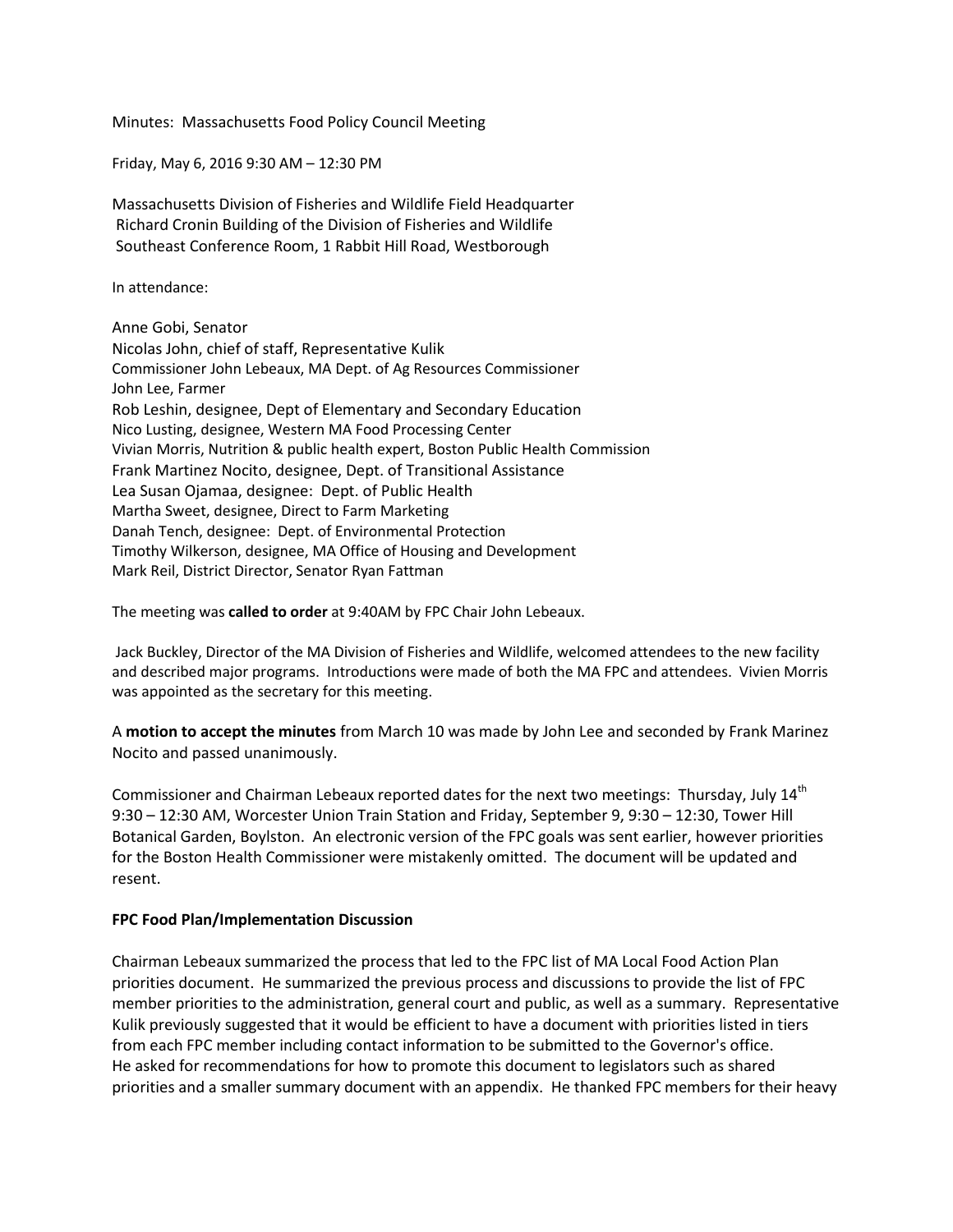lift on this process, since everyone has a full plate already. The next steps are important and will be very reflective of cross agency collaboration.

**Discussion:** A suggestion was made to include timelines; however it is difficult for state agencies to be in control of a timeline. If a refined list is made, some items with time limits could be identified to give some momentum to the process for rapid implementation.

Commissioner Lebeaux suggested that MDAR could develop a summary document to share with the FPC at least two weeks before the next meeting. There could be a vote to accept the document. A FPC member suggested lead time greater than two weeks would be better.

Commissioner Lebeaux suggested that the FPC consider: Action 1.3.2.11 from the Plan: Develop an inventory of all State programs that relate to food and identifying synergistic opportunities for the allocation of State resources to best meet the goals of the Plan. He suggested that this inventory could lead to further recommendations about State agency budget and administrative priorities, and efficient coordination among State agencies. This objective assignment might inventory some food programs that are not well known, and we could begin right away.

EOEHD has begun to map innovation throughout the state which will include data regarding the width and breath of food processing in the state.

A motion was made to advance the FPC priorities from the MA Local Food Action Plan to Secretary Beaton for discussion and in the interest of time, discuss a summary listing of priorities at the next FPC meeting. The motion was made by Senator Ann Gobi and seconded by Tim Wilkerson. Discussion: A point of clarification was made: for a future summary document, it would be helpful to eliminate repetition in the priorities list. The motion passed unanimously.

# **MA Food Plan Collaborative** update, Winton Pitcoff

Winton noted his appreciation for the work that all has been done and is willing to help with summarization.

The Collaborative was invited to submit their list of priorities to the Governor's office for early action in February. A briefing to the Legislative Caucus was held at Ag Day and was tied closely to the Ag Omnibus Bill. The Collaborative has taken the lead to support fund raising to meet the match for the HIP grant, including the circulation of a sign on letter that generated 53 signatures to ask legislators to support partial funding in the state budget to help meet the match. Senator Gobi will sponsor the bill. Participants from the urban ag engagement process have been convened to hear updates relating to the Action Plan. An upcoming meeting will focus on the many areas of economic development in the Action Plan to identify public resources that could be more targeted towards the food sector and to build awareness of the available programs and services. The National Ad Council is focusing on food waste. The Collaborative plans to put a MA spin on the campaign. The Collaborative will hire a mediator for a priority project to resolve tensions between local BOH and growers. The goal is to have a framework by the end of the year. On the organizational development side, an updated website is in progress to make the food plan easier to find contacts, see program and as a portal for food system advocacy in the state. There is a strong steering committee and support from foundations. The overall mission of the Collaborative is to promote, monitor and facilitate the plan.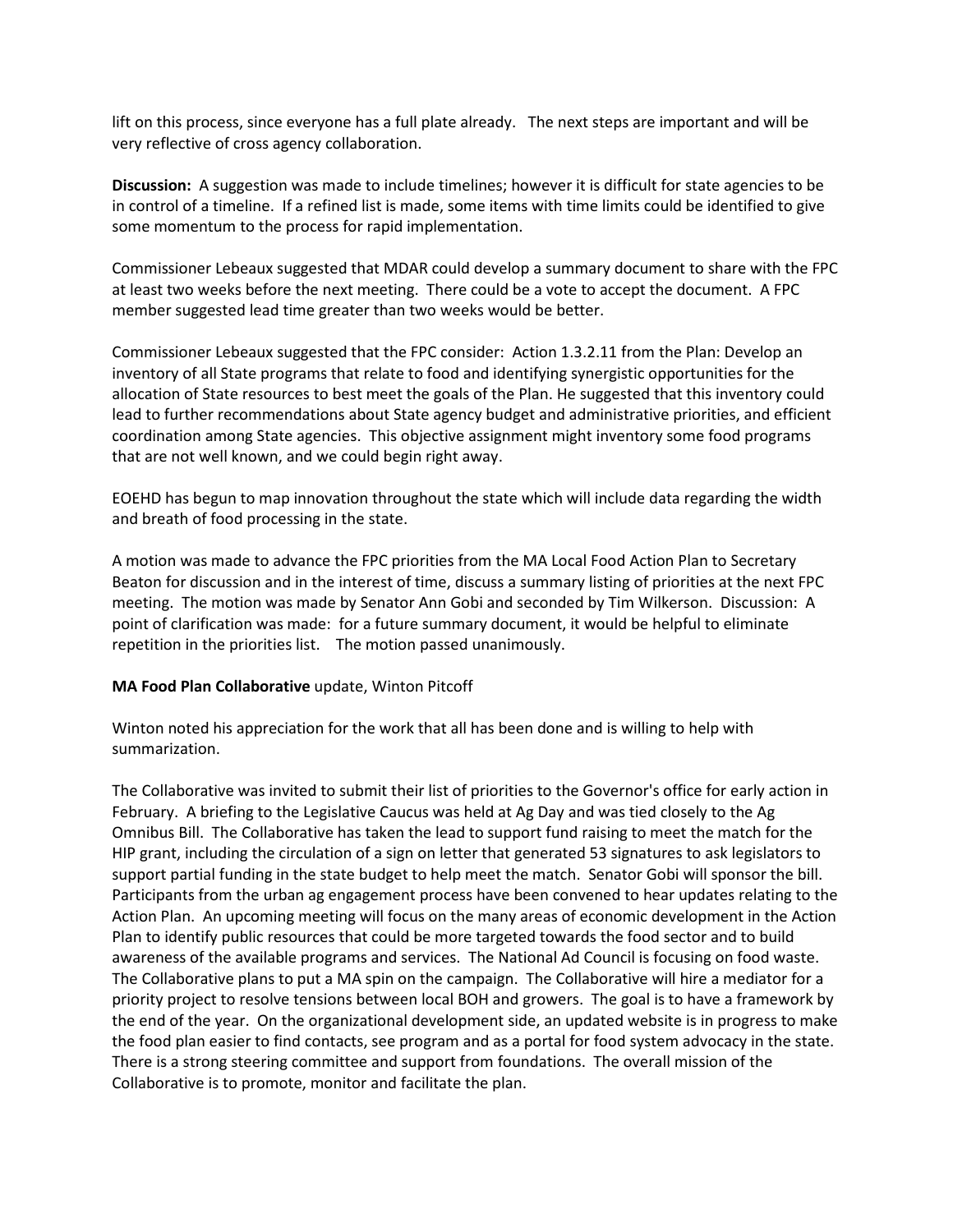## **New Business**

**R**epresentative Ann-Margaret Ferrante: H2736- An Act establishing the Executive Office of Food Resources and Security

Representative Ferrante described this bill which was filed to streamline the process for regulatory and efficiency of resources for MA growers and food producers. She will share a copy of the bill with FPC members. There may be opportunities to meet the legislation goals within existing frameworks. **Discussion:** A streamlined approach is important, but how does it solve the compliance issues? An ombudsmen to handle all the non compliance issues would be helpful. Agencies with opposing policies could collaborative review criteria. Biotech and health services get immediate attention compared to growers and fishermen, though in many cases, the issues are more immediate and require a quick response. The food systems planning process identified some of these topics. A survey and analysis of all of the food programs in state agencies and a food policy coordinator position are included for example. State agencies have differences in contracting for example, and farmers and businesses getting different guidance from municipalities and agencies.

A significant problem is that many of the local boards of health almost have personality cults. It would be very helpful to have a mediator or ombudsman, especially in the situation of ignorant opinions which is extremely frustrating and expensive. The MA Office of Housing and Economic Development are working to be proactive and may create another ombudsman position. It's important to look for better ways to provide service at the local level. A uniform approach to permitting and streamline and making the process more predictable is critical.

# **Program**

Peter Allison, Farm to Institution New England (FINE) & Simca Horwitz, MA Farm to School: New England Farm to Institution Shared Metrics Project & the MA Farm to Institution Sales Report Farm to Institution connections with the MA Local Food Action Plan priority recommendations

Schools in general are looking to buy more local food over time. Around 21 - 17% of the food from those responding to the survey that was described is local. Hospitals are including contract language for local in the cafeterias and patient foodservice. All this information will be on the FINE website by early spring. MA Farm to School has been creative and successful with support from several partners including MDAR with a legislative line item, which hopefully will remain. Close to \$3M in sales have been generated for 22 MA growers through the Farm to School program, double since 2010. The number of farms reporting the sales has gone down which reflects issues of distribution and aggregation. More MA growers are filling the gap to aggregate and distribute products. Institutions want product year round and processed products can fill that void. State legislation encourages preferential purchase of local institutions. MA Farm to Institution cuts all across the MA Local Food Action Plan. In many cases, this work is ongoing but it's important that funding support continues.

Rob Leshin thanked Simca for the presentation and commented on the long term partnership that continues to grow. Trainings are coming at the end of the month on many relevant topics. On the procurement side, the USDA FNS NE Regional Office has a Farm to Everything program and a point of contact. All seven offices across that US have contacts. School food production is big business. Foodservice directors in MA are encouraged to run their operations like a business. Headway has been made for a more global approach. Some 80 - 90 of the over 400 school districts in the state use a